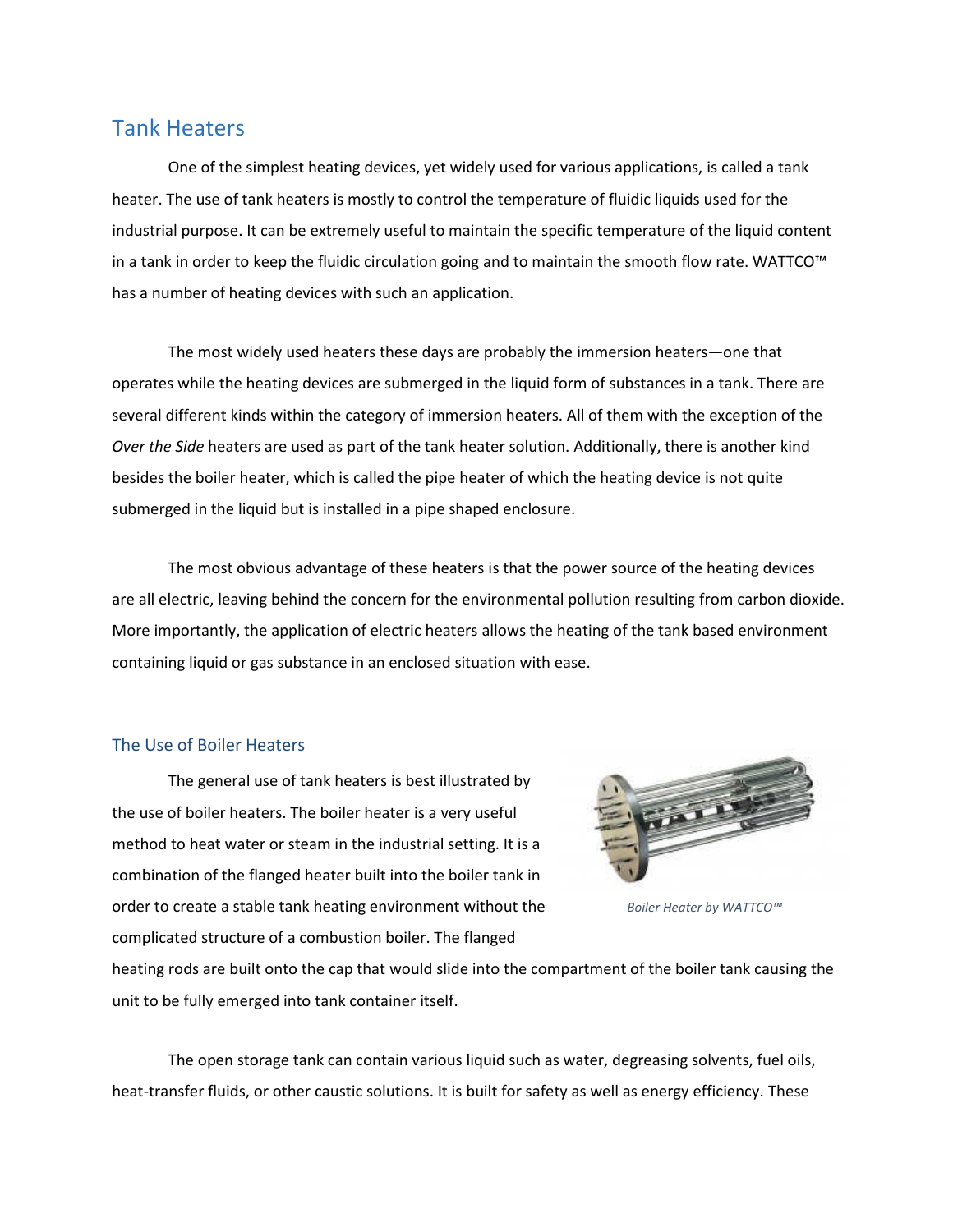heaters are often compact in size and shape, and easy to install and to maintain. The boiler heater has to be highly moisture and contaminant resistant due to its design that brings the heating mechanism to come into a direct contact with the liquid that may cause a corrosion if not fully protected. The same is

> especially true if the heater is flanged. The flanged heater is particularly susceptive to corrosion, and therefore the heater is made out of exotic alloys to prevent the sheath breach.



*Boiler Tank Heater*

WATTCO™ provides a very strong specification for their boiler heaters. The application of the boiler heater is typically in two areas: hot water boiling or steam generation. The boilers can heat water up to 230 F˚ with the operating pressure of 30 psi to 125 psig (hydrostatic). In

the application of steam generation, there are many kinds of boilers ranging from the low end application such as comfort heating, which requires only 15 psig, to a high end pressurization requiring up to 1,000 psig for certain intense applications.

There are several boiler flanges that are manufactured by WATTCO™ that can be used in the tank heater environment. They are either square or round in shape, and designed for a very compact space requirement. The installation is a snap by simply tightening a series of bolts and then just changing the assembly. It is very energy efficient as is the case with all heaters manufactured by the company.

## The Use of Pipe Heaters

A variation of the boiler heater for the tank heating application is the pipe heater. The main difference is that the pipe heater is designed to fit in through a certain type and size of the pipe and be shielded so that the heater itself does not come in contact with the medium in the tank.



*Pipe Heater by WATTCO™*

The reason for a pipe heater instead of the boiler heater has to do with the application regarding the liquid stored in the tank. The pipe heater is used in the situation whereas the heating process requires an extremely low watts in density for use with medium such as waxes. Other mediums that might require the pipe heaters would be think liquids such as tar, molasses, or other corrosive